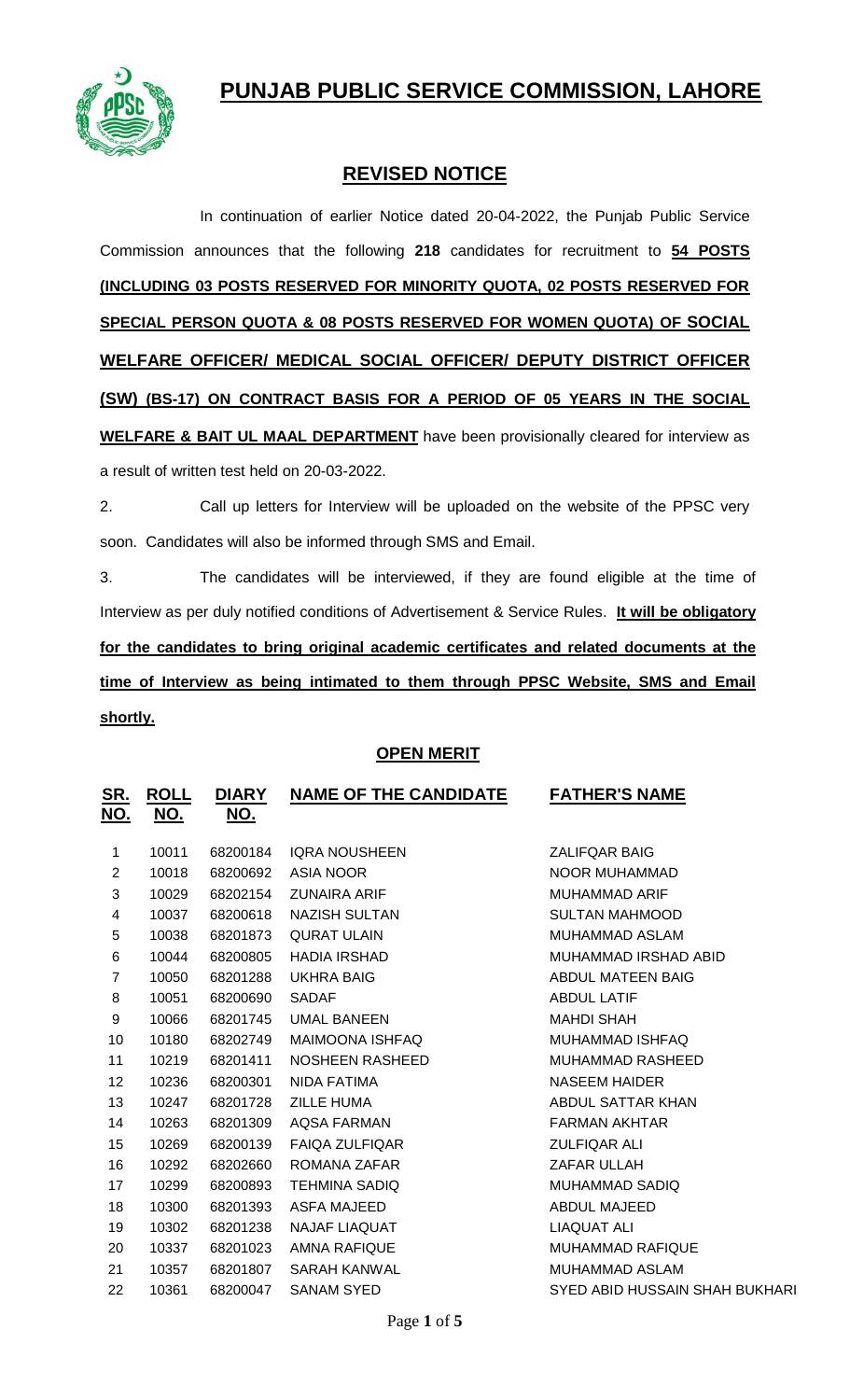| 23 | 10368 |                    | 68202121 SAMRIHA SULTAN              | <b>MUNIRS</b>   |
|----|-------|--------------------|--------------------------------------|-----------------|
| 24 | 10371 |                    | 68203073 IQRA SAGHEER                | <b>MUHAMN</b>   |
| 25 | 10385 |                    | 68201684 ALINA KARAMAT               | <b>KARAMA</b>   |
| 26 | 10423 |                    | 68201194 SABA RAMZAN                 | <b>MUHAMN</b>   |
| 27 |       |                    | 10427 68201326 FAMIA FAROOQ          | <b>SHEIKH 2</b> |
| 28 | 10448 |                    | 68201320 FATIMA OBAIDA BUTT          | ABU-OBA         |
| 29 | 10465 |                    | 68203167 HAFSA FIAZ                  | <b>FIAZ MUI</b> |
| 30 | 10473 |                    | 68201593 SAMANIA AKHTAR              | <b>MUHAMN</b>   |
| 31 | 10496 |                    | 68203429 ZUNAIRA SABIR               | <b>SABIR AL</b> |
| 32 | 10510 |                    | 68200978 MARIA KHAN                  | <b>MUHAMN</b>   |
| 33 | 10522 |                    | 68201627 SANA AZHAR                  | <b>AZHAR G</b>  |
| 34 | 10589 |                    | 68203092 QURAT UL AIN                | <b>NASEER</b>   |
| 35 | 10592 |                    | 68200554  SHAGUFTA KANWAL            | <b>ABDULK</b>   |
| 36 | 10602 |                    | 68201099 SANA KHALIQ                 | <b>KHALIQ I</b> |
| 37 | 10605 |                    | 68200446 IQRA SULTANA                | <b>SULEMAI</b>  |
| 38 | 10614 |                    | 68201338 KOMAL NAZEER                | <b>MUHAMN</b>   |
| 39 | 10618 | 68202312 ASMA BIBI |                                      | <b>GHULAM</b>   |
|    | 10666 |                    | 68200520 RIMSHA GUL                  | <b>MUHAMN</b>   |
| 40 |       |                    |                                      |                 |
| 41 | 10671 |                    | 68202636 MAHNOOR CHEEMA              | ZAHID K/        |
| 42 | 10675 |                    | 68202967 HIRA SIDDIQUE               | <b>MUHAMN</b>   |
| 43 | 10690 |                    | 68203430 HANNIA JEHANGIR             | <b>RAJA MU</b>  |
| 44 | 10691 |                    | 68202617 FARIA IMTIAZ                | <b>IMTIAZ A</b> |
| 45 | 10692 |                    | 68201716 ALIHA UROOJ                 | <b>AHMED F</b>  |
| 46 | 10712 |                    | 68201374 MUHAMMAD NADEEM             | <b>MASOOD</b>   |
| 47 | 10729 |                    | 68200868 MUHAMMAD WAQAS              | <b>MUHAMN</b>   |
| 48 | 10752 |                    | 68202092 MUHAMMAD SALEEM             | <b>NAZIR AF</b> |
| 49 | 10759 |                    | 68202010 MUHAMMAD YASEEN             | <b>MUHAMN</b>   |
| 50 | 10765 |                    | 68201885 BABAR HAMEED                | <b>MODOOD</b>   |
| 51 | 10783 |                    | 68200079 SHAHZAIB ALI                | <b>AZAM AL</b>  |
| 52 | 10792 |                    | 68201912 HASSAN NAWAZ KHAN           | ZAFAR A         |
| 53 | 10801 |                    | 68203017 MUTYYAB AHMAD               | AYYAZ K         |
| 54 | 10804 |                    | 68200051 MUHAMMAD ZAMAN              | <b>MUHAMN</b>   |
| 55 | 10816 | 68201290 AMIR ALI  |                                      | <b>JAHANGI</b>  |
| 56 | 10824 |                    | 68201371 MUHAMMAD ARSHAD             | <b>MAKHNA</b>   |
| 57 | 10838 | 68203083           | MUHAMMAD SHEHRYAR SHAHID             | <b>MALIK SH</b> |
| 58 | 10852 | 68202987           | MUHAMMAD ATIF AYOUB                  | <b>MUHAMN</b>   |
| 59 | 10855 | 68200306           | <b>NAVEED AHMAD</b>                  | <b>ABDUL S</b>  |
| 60 | 10859 | 68202709           | ZAHID MAHMOOD                        | <b>SHOUKA</b>   |
| 61 | 10861 |                    | 68200177 AMMAR TALIB                 | <b>TALIB HL</b> |
| 62 | 10862 |                    | 68200116 SYED SHAHID HUSSAIN GILLANI | <b>SYED DIL</b> |
| 63 | 10870 | 68202642           | <b>SABIR NADEEM</b>                  | <b>SAIF ULL</b> |
| 64 | 10876 |                    | 68201041 ZAFAR ALI                   | <b>ABDUL S</b>  |
| 65 | 10891 |                    | 68201648 ANAYAT ALI                  | <b>MUHAMN</b>   |
| 66 | 10934 |                    | 68202146 MUHAMMAD SHAHID NAWAZ       | <b>MUHAMN</b>   |
| 67 | 10936 |                    | 68202514 RANA MUHAMMAD IRFAN KHAN    | <b>MUSHTA</b>   |
| 68 | 10949 |                    | 68200641 AMIR HUSSAIN                | <b>MUHAMN</b>   |
| 69 | 10951 |                    | 68200825 SHAHID SATTAR               | <b>ABDUL S</b>  |
| 70 | 10952 |                    | 68203305 AKMAL IQBAL                 | <b>MUHAMN</b>   |
| 71 | 10956 |                    | 68203005 ALI AWAIS                   | <b>KARAMA</b>   |
| 72 | 10959 | 68203136 ABID ALI  |                                      | AMEER A         |
| 73 | 10960 |                    | 68200397 HAROON ALI                  | <b>AKHTAR</b>   |
| 74 | 10965 |                    | 68201929 MUHAMMAD TAYYAB             | <b>MUHAMN</b>   |
| 75 | 10967 | 68201285           | MUHAMMAD JUNAID IQBAL                | <b>MUHAMN</b>   |
| 76 | 10970 | 68200060           | MUHAMMAD ZOHAIB                      | <b>MUHAMN</b>   |
| 77 | 10979 | 68203093           | ATTA UR REHMAN                       | <b>JAMAL M</b>  |
| 78 | 10986 |                    | 68201227 MUHAMMAD MUJAHID IQBAL      | <b>MUHAMN</b>   |
| 79 | 10991 | 68200833           | ABDUL QAYYUM                         | <b>ALLAH W</b>  |
| 80 | 11007 |                    | 68200507 ADEEL AHMAD RANA            | <b>RANA ZU</b>  |
| 81 | 11008 |                    | 68201097 SHAHID HUSSAIN              | <b>MUHAMN</b>   |
| 82 |       |                    | 11023  68201809  ALI ASGHAR          | <b>LATIF AH</b> |
|    |       |                    |                                      |                 |

**MUNIR SULTAN** MUHAMMAD SAGHEER KARAMAT ALI MUHAMMAD RAMZAN SHEIKH ZARRAR FAROOQ ABU-OBAIDA BUTT FIAZ MUHAMMAD MUHAMMAD ASLAM SABIR ALI MUHAMMAD SALEEM JAVAID AZHAR GHANI NASEER AHMED ABDUL KAREEM KHALIQ HUSSAIN SULEMAN HUSSAIN SULTANI MUHAMMAD NAZEER **GHULAM MUHAMMAD** MUHAMMAD BASHIR AHMAD ZAHID KABIR CHEEMA MUHAMMAD SIDDIQUE AZHAR RAJA MUHAMMAD JEHANGIR **IMTIAZ AHMED** AHMED FARHAD KHAN MASOOD AHMAD MUHAMMAD NAWAZ NAZIR AHMAD MUHAMMAD HUSSAIN MODOOD FARID **AZAM ALI** ZAFAR AYYUB AYYAZ KHALID MUHAMMAD ZAHID JAVED **JAHANGIR ALI** MALIK SHAHID IQBAL MUHAMMAD AYOUB ABDUL SATTAR SHOUKAT ALI TALIB HUSSAIN **SYED DILDAR HUSSAIN GILLANI** SAIF ULLAH NADEEM **ABDUL SATTAR** MUHAMMAD RIAZ MUHAMMAD NAWAZ ANJUM MUSHTAQ AHMAD KHAN MUHAMMAD HUSSAIN ABDUL SATTAR MUHAMMAD IQBAL KARAMAT ALI AMEER ALI **AKHTAR ALI** MUHAMMAD AFZAL MUHAMMAD ZAFAR IQBAL MUHAMMAD RAMZAN JAMAL MUHAMMAD ABDUN NAFAY MUHAMMAD IQBAL ZAFAR ALLAH WASAYA RANA ZULFIQAR ALI MUHAMMAD HUSSAIN LATIF AHMAD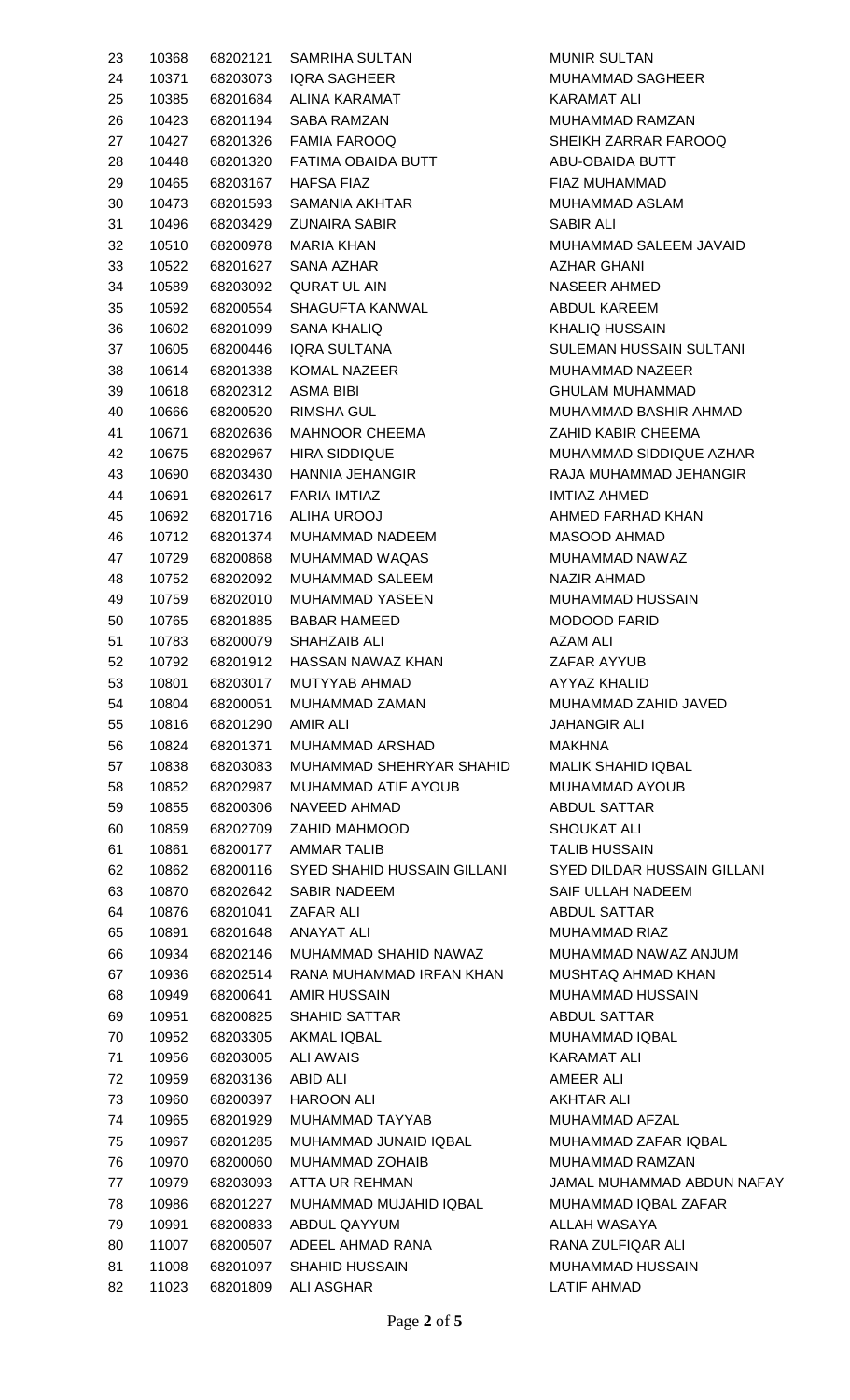| 83  | 11037 | 68200695 | <b>NAEEM GHAFOOR</b>                       | <b>ABDUL GHAFOOR</b>        |
|-----|-------|----------|--------------------------------------------|-----------------------------|
| 84  | 11052 | 68201830 | <b>KASHIF AZIZ</b>                         | <b>ABDUL AZIZ</b>           |
| 85  | 11055 | 68202841 | JAHANZAIB                                  | <b>JAMSHAID ALI</b>         |
| 86  | 11071 | 68201822 | KHAWAR HASSAN RANA                         | RANA KHADIM HUSSAIN         |
| 87  | 11078 | 68202413 | <b>IMTIAZ AHMAD</b>                        | <b>BASHIR AHMAD</b>         |
| 88  | 11079 | 68202955 | <b>SANA ULLAH</b>                          | ALI MUHAMMAD                |
| 89  | 11082 | 68201160 | <b>ABDUL REHMAN</b>                        | <b>ISHFAQ AHMED</b>         |
| 90  | 11087 | 68201976 | HAFIZ MUHAMMAD ADNAN BHATTI                | MUHAMMAD LATIF BHAT         |
| 91  | 11100 | 68202215 | <b>SABIR ALI</b>                           | <b>MUHAMMAD RIAZ</b>        |
| 92  | 11101 | 68200481 | <b>ARSLAN AHMAD</b>                        | <b>ZAHEER AHMAD</b>         |
| 93  | 11119 | 68202418 | ABRAR AHMED CHHEENA                        | <b>HAJI MUHAMMAD AKRAM</b>  |
|     |       |          |                                            |                             |
| 94  | 11125 | 68201805 | <b>ZOHAIB ASGHAR</b>                       | <b>ASGHAR ALI</b>           |
| 95  | 11144 | 68202695 | <b>TAJAMMUL RAFIQ</b>                      | <b>MUHAMMAD RAFIQ</b>       |
| 96  | 11147 | 68202162 | <b>HAFIZ IKRAM ULLAH</b>                   | <b>MALIK MUHAMMAD YOUS</b>  |
| 97  | 11152 | 68203394 | <b>MUHAMMAD ZAID</b>                       | MUHAMMAD MANSHA ZA          |
| 98  | 11158 | 68201737 | MUHAMMAD WAQAS HUSSAIN                     | <b>GHULAM HUSSAIN</b>       |
| 99  | 11178 | 68201002 | SALAH UD DIN                               | <b>SHAHAB UD DIN</b>        |
| 100 | 11180 | 68201301 | <b>BEHRAM ALI KHAN</b>                     | MUHAMMAD ASHRAF BH.         |
| 101 | 11181 | 68202922 | <b>IMRAN BASHIR</b>                        | <b>BASHIR AHMAD</b>         |
| 102 | 11188 | 68200585 | <b>REHAN QADIR</b>                         | <b>ABDUL QADIR</b>          |
| 103 | 11194 | 68201204 | SAGHEER AHMAD                              | MUHAMMAD YOUSAF             |
| 104 | 11213 | 68201985 | MUDDASSAR WAQAS SANI                       | <b>MIAN SHAMEEM</b>         |
| 105 | 11221 | 68201839 | MUHAMMAD ARSLAN AMJAD                      | <b>AMJAD ALI</b>            |
| 106 | 11236 | 68202050 | ATIF ANWAR                                 | <b>MUHAMMAD ANWAR</b>       |
| 107 | 11246 | 68201651 | <b>ARSLAN JAVAID</b>                       | MUHAMMAD AZAM JAVAI         |
| 108 | 11264 | 68201017 | YASIR AWAIS KHAN                           | MUHAMMAD ABU BAKAR          |
| 109 | 11271 | 68200753 | <b>AHSAN GHAFOOR</b>                       | <b>ABDUL GHAFOOR</b>        |
| 110 | 11276 | 68201262 | MUHAMMAD ARHAM MASOOM BIN<br><b>KHALID</b> | <b>KHALID HAMEED</b>        |
| 111 | 11285 | 68200597 | MUHAMMAD KAMRAN                            | <b>BASHIR AHMED</b>         |
| 112 |       |          | 11287 68201918 ABDUL KAREEM                | ABDUL RAHEEM                |
| 113 | 11290 | 68200017 | MUHAMMAD MOHSIN RAZA                       | MUHAMMAD ASLAM              |
| 114 | 11293 | 68202035 | ADEEL UR REHMAN                            | <b>SHAKEEL AHMAD</b>        |
| 115 | 11295 | 68202086 | <b>MALIK ASAD ALI</b>                      | ALLAH DITTA                 |
| 116 | 20020 | 68201510 | <b>FAIQ FATIMA DURRANI</b>                 | MUHAMMAD AZDAR KHA          |
| 117 | 20092 | 68201626 | <b>BILQEES FATIMA</b>                      | <b>JAVED ASLAM</b>          |
| 118 | 20171 | 68202211 | MUHAMMAD JAWAD NASIR KHAN                  | <b>MUHAMMAD NASIR KHAN</b>  |
| 119 | 20175 | 68201224 | <b>EHSAN ELAHI</b>                         | MUHAMMAD SADIQ              |
| 120 | 20178 | 68202168 | <b>MUHAMMAD AKRAM</b>                      | MUHAMMAD ASLAM KHA          |
| 121 | 20179 | 68200050 | <b>SHOAIB IQBAL</b>                        | <b>SAEE MUHAMMAD</b>        |
|     |       | 68203112 | <b>IBRAR ABDULLAH</b>                      | <b>ZULQARNAIN FAIZ RASU</b> |
| 122 | 20186 |          | <b>OMER BAKHTIAR</b>                       | <b>BAKHTIAR AHMED</b>       |
| 123 | 20198 | 68200048 |                                            |                             |
| 124 | 20202 | 68201776 | MUHAMMAD RASHID WASEEM                     | <b>MUHAMMAD RASHEED A</b>   |
| 125 | 20208 | 68201263 | <b>NASIR MEHMOOD KHAN</b>                  | <b>GHULAM RASOOL</b>        |
| 126 | 20210 | 68200836 | MUHAMMAD ALAMGIR KHAN                      | LIAQAT ALI                  |
| 127 | 20269 | 68200292 | <b>KALEEM AKRAM</b>                        | <b>MUHAMMAD AKRAM</b>       |
| 128 | 30029 | 68202458 | NIMRA ASGHAR                               | <b>MUHAMMAD ASGHAR</b>      |
| 129 | 30038 | 68203173 | <b>SONIA AKRAM</b>                         | <b>MUHAMMAD AKRAM</b>       |
| 130 | 30056 | 68202125 | <b>SANA RASHEED</b>                        | RASHEED AHMED KHAN          |
| 131 | 30086 | 68200944 | <b>TALIA MAHEEN</b>                        | FAYYAZ AHMAD AWAN           |
| 132 | 30218 | 68201454 | SAMA ALI                                   | KANWAR SHAFQAT MUNI         |
| 133 | 30253 | 68200780 | MUHAMMAD ISHFAQ *SPECIAL<br><b>PERSON*</b> | KHURSHEED AHMAD             |
| 134 | 30259 | 68200376 | MUHAMMAD IRFAN ZIA                         | <b>ZIA HUSSAIN</b>          |
| 135 | 30286 | 68202734 | SAQIB ALI KHAN                             | ZAMEER HUSSAIN KHAN         |
| 136 | 30311 | 68202309 | <b>TANVEER IQBAL</b>                       | <b>ZIADAT ALI</b>           |
| 137 | 30323 | 68201861 | SAKANDAR HAYAT KHAN                        | MUHAMMAD AFZAL KHAN         |
| 138 | 30356 | 68202186 | <b>RASHID HUSSAIN</b>                      | <b>SADIQ HUSSAIN</b>        |
| 139 | 30395 | 68200098 | <b>JUNAID RAZA</b>                         | MUHAMMAD ZULFIQAR           |
| 140 | 30404 | 68200704 | <b>MAZHAR ABBAS</b>                        | <b>NAZAR HUSSAIN</b>        |
| 141 | 30421 | 68200054 | <b>MOHAMMAD GULZAIB</b>                    | MUMTAZ HUSSAIN KHAN         |

ABDUL AZIZ **JAMSHAID ALI** RANA KHADIM HUSSAIN BASHIR AHMAD ALI MUHAMMAD **ISHFAQ AHMED** MUHAMMAD LATIF BHATTI MUHAMMAD RIAZ ZAHEER AHMAD HAJI MUHAMMAD AKRAM **ASGHAR ALI** MUHAMMAD RAFIQ MALIK MUHAMMAD YOUSAF MUHAMMAD MANSHA ZAHID **GHULAM HUSSAIN** SHAHAB UD DIN MUHAMMAD ASHRAF BHATTI BASHIR AHMAD ABDUL QADIR MUHAMMAD YOUSAF MIAN SHAMEEM AMJAD ALI MUHAMMAD ANWAR MUHAMMAD AZAM JAVAID MUHAMMAD ABU BAKAR KHAN ABDUL GHAFOOR KHALID HAMEED BASHIR AHMED ABDUL RAHEEM MUHAMMAD ASLAM SHAKEEL AHMAD ALLAH DITTA MUHAMMAD AZDAR KHAN DURRANI JAVED ASLAM MUHAMMAD NASIR KHAN MUHAMMAD SADIQ MUHAMMAD ASLAM KHAN SAEE MUHAMMAD ZULQARNAIN FAIZ RASUL BAKHTIAR AHMED MUHAMMAD RASHEED ANWAR **GHULAM RASOOL** LIAQAT ALI MUHAMMAD AKRAM MUHAMMAD ASGHAR MUHAMMAD AKRAM RASHEED AHMED KHAN BHUTTA FAYYAZ AHMAD AWAN KANWAR SHAFQAT MUNIR KHURSHEED AHMAD **7IA HUSSAIN** ZAMEER HUSSAIN KHAN ZIADAT ALI MUHAMMAD AFZAL KHAN SADIQ HUSSAIN MUHAMMAD ZULFIQAR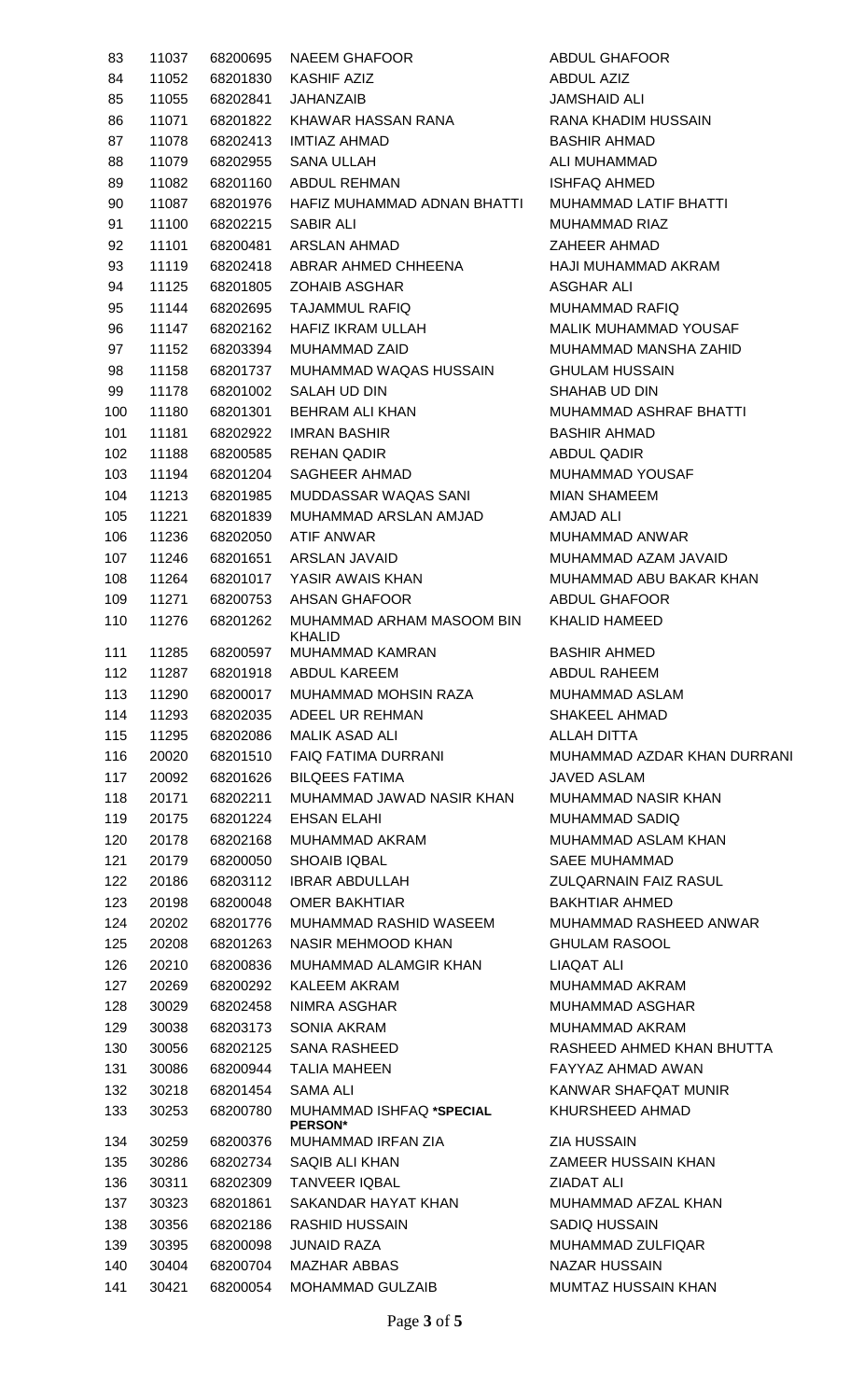| 142 | 30428 | 68202310 | MUHAMMAD NAWAZ                |
|-----|-------|----------|-------------------------------|
| 143 | 30434 | 68200910 | MUHAMMAD SHOAIB               |
| 144 | 30436 | 68200188 | <b>FURQAN HASSAN</b>          |
| 145 | 30438 | 68201225 | HAFIZ MUHAMMAD AAQIB QURAISHI |
| 146 | 30448 | 68201832 | FAIZ ALI                      |
| 147 | 30467 | 68202019 | ASIF NIAZ                     |
| 148 | 30489 | 68202229 | HASNAT RAZA                   |
| 149 | 30494 | 68200587 | <b>IZHAR HUSSAIN</b>          |
| 150 | 30511 | 68200621 | MUHAMMAD IMRAN KORAI          |
| 151 | 30517 | 68200912 | MUHAMMAD ALI JOHAR            |
| 152 | 30518 | 68203438 | FAISAL HANAN                  |
| 153 | 30521 | 68201121 | SIKANDAR AZAM                 |
| 154 | 30539 | 68200636 | MUHAMMAD ARSLAN HAIDER        |
| 155 | 30553 | 68200793 | USAMA ENAYAT                  |
| 156 | 30560 | 68201580 | <b>ALLAH DAD</b>              |
| 157 | 30595 | 68202047 | <b>ZAHEER ABBAS</b>           |
| 158 | 30625 | 68202711 | MIRZA USMAN MUGHAL            |
| 159 | 30630 | 68202619 | MUHAMMAD WAQAR ABDULLAH       |
| 160 | 30632 | 68200570 | <b>MUHAMMAD FAISAL</b>        |
| 161 | 40030 | 68200795 | HAFSA ZAIBA                   |
|     |       |          |                               |
| 162 | 40058 | 68201133 | RAMEESHA MUJAHID              |
| 163 | 40080 | 68200758 | UMAR FAROOQ                   |
| 164 | 40105 | 68200812 | ATA ULLAH                     |
| 165 | 40143 | 68201409 | MUHAMMAD IRFAN AZIZ           |
| 166 | 40144 | 68201303 | ARSHED ALI                    |
| 167 | 40146 | 68200426 | NAVEED AHMAD                  |
| 168 | 40150 | 68201361 | <b>ABDUL MAJID</b>            |
| 169 | 40154 | 68201362 | MUHAMMAD AKRAM                |
| 170 | 40158 | 68201821 | AFTAB AHMAD                   |
| 171 | 40165 | 68200687 | AASHIR KHALIL                 |
| 172 | 50005 | 68200696 | <b>MISBAH NAEEM</b>           |
| 173 | 50046 | 68202546 | <b>PERVEEN GUL</b>            |
| 174 | 50104 | 68201572 | MUHAMMAD AZAM                 |
| 175 | 50116 | 68201397 | <b>MUHAMMAD SHAKIR</b>        |
| 176 | 50126 | 68201436 | AHMED RAZA                    |
| 177 | 50156 | 68200903 | ABDUL WAHAB                   |
| 178 | 60116 | 68200850 | <b>KOUSAR BATOOL</b>          |
| 179 | 60160 | 68202070 | RABIA GHAZANFAR               |
| 180 | 60162 | 68202051 | <b>SUMAIRA GULL</b>           |
| 181 | 60231 | 68200021 | ZEESHAN ALI                   |
| 182 | 60241 | 68200334 | MUHAMMAD TARIQ HUSSAIN        |
| 183 | 60266 | 68200117 | <b>JAVAID IQBAL</b>           |
| 184 | 60288 | 68200016 | <b>SHAHID ALI</b>             |
| 185 | 60304 |          | 68202730 SAFDAR ALI           |
| 186 | 60311 | 68202884 | MUHAMMAD SHAHID AMIN          |
| 187 | 60314 | 68200159 | <b>GHULAM SHABBIR</b>         |
| 188 | 60329 | 68202443 | <b>KALEEM ARIF</b>            |
| 189 | 60346 | 68201457 | MUHAMMAD IMRAN HUSSAIN        |
| 190 | 60388 | 68200496 | <b>SHER AFGHAN</b>            |
| 191 | 60393 | 68202069 | ABDUL WAHEED                  |
| 192 | 60434 | 68203243 | MUHAMMAD AZIZ UR REHMAN       |
| 193 | 60438 | 68200283 | <b>MUHAMMAD SHAHID</b>        |
| 194 | 60440 | 68201040 | <b>MUHAMMAD SHABBIR</b>       |
| 195 | 70063 | 68200461 | RIZWANA AROOJ                 |
| 196 | 70065 | 68201761 | <b>TAHIRA JABEEN</b>          |
| 197 | 70114 | 68203118 | ZARYAB FATIMA                 |
| 198 | 70123 | 68200771 | IQRA ZAWAR                    |
| 199 | 70132 | 68200940 | <b>HUMA QASIM</b>             |
| 200 | 70141 | 68200293 | MEMOONA ARSHAD                |
| 201 | 70236 | 68202451 | UMAIR SHEHBAZ ALI             |
|     |       |          |                               |

DOST MUHAMMAD ALLAH BAKHSH **ALI HASSAN** SAJJAD AHMAD QURAISHI MUHAMMAD RAFIQ **NIAZ HUSSAIN** FAZAL ABBAS **HUBDAR HUSSAIN** ABDUL MAJEED KORAI HABIB UR REHMAN MUHAMMAD BUKHSH AZAM HUSSAIN SIKANDAR HAYAT KHAN ENAYAT MAULA MAZHAR **GHULAM FAREED** MALIK KALOO MIRZA MUHAMMAD ASLAM MUHAMMAD DAWOOD KHAN BASHIR AHMAD MUHAMMAD RAMZAN M.MUJAHID LIGHARI ABDUL RASHEED FAIZ MUHAMMAD ABDUL AZIZ SHAUKAT ALI SIRAJ UD DIN **GHULAM RASOOL** ABDUL REHMAN **ZULFIQAR ALI** KHALIL AHMAD SAFDER ALI MALIK ABDUL SATTAR MUHAMMAD NAWAZ MUHAMMAD ASLAM MUHAMMAD AMIN **GHULAM RASOOL NASIR ALI** GHAZANFAR ALI **ILYAS ZAHID GHULAM SHABBIR** SHAIKH MUHAMMAD HUSSAIN MUHAMMAD YOUNAS IQBAL DOST MUHAMMAD **ABDUL SATTAR** MUHAMMAD AMIN ALI MUHAMMAD MUHAMMAD ARIF AHMAD ALI MULAZAM HUSSAIN MUHAMMAD MAJEED MUHAMMAD MAJEED MUHAMMAD SHARIF NAZIR AHMAD **GHULAM ASGHAR** NASEEM ABBAS JAMSHAID AKHTAR **ZAWAR IQBAL** RANA MUHAMMAD QASIM MUHAMMAD ARSHAD ZULFIQAR ALI